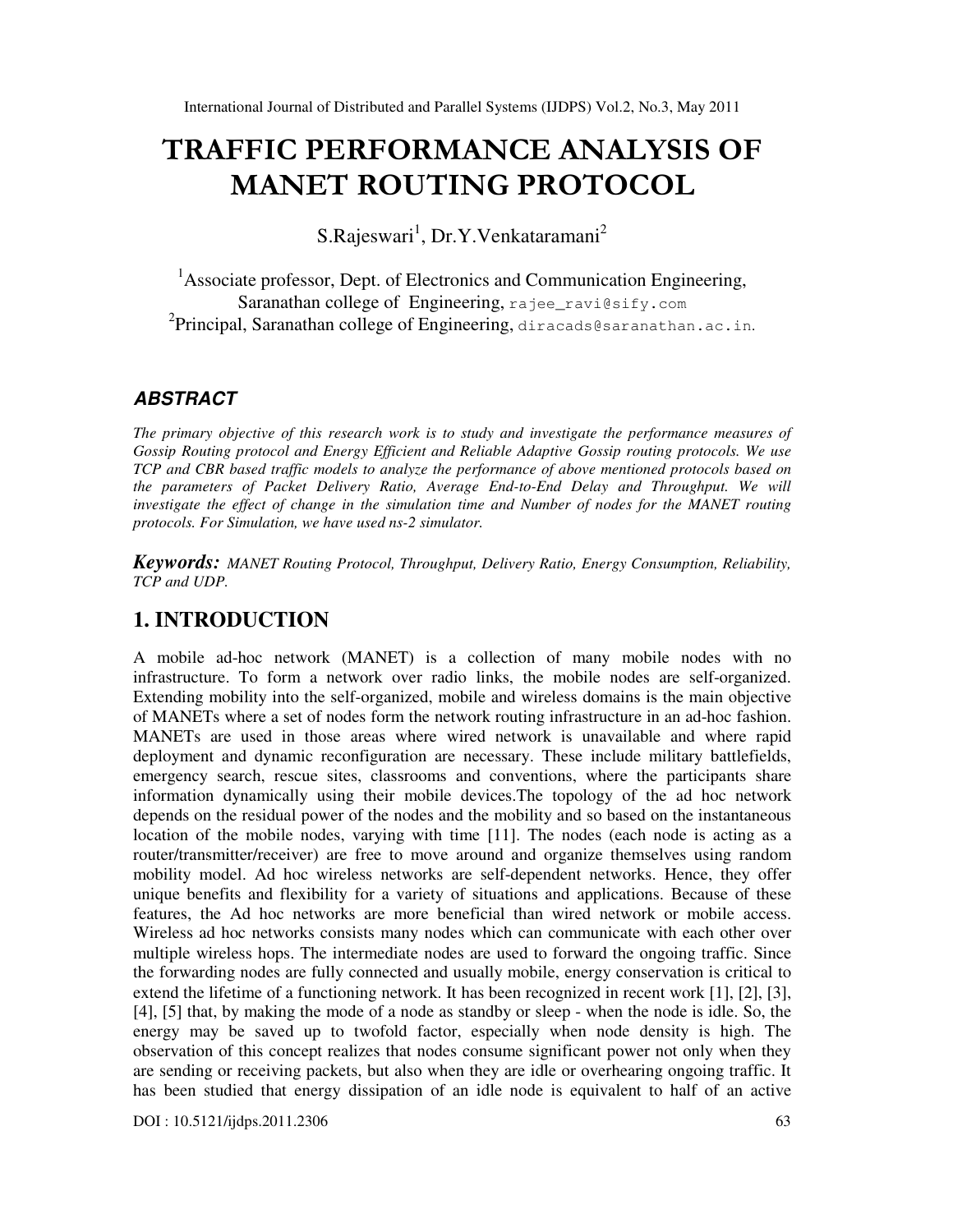transmitting node when it is provided with maximum power. Further, when the node density is high in the network, it has been studied that each backbone node has the capacity of forwarding ongoing traffic as a representative of the local neighborhood within its range. Connectivity is still maintained due to the natural routing redundancy when the node density is sufficiently high. These observations provide sufficient incentives to design algorithms to turn off all locally and spatially redundant nodes in order to conserve energy. Existing work [2], [3] following this concept uses periodic message broadcasts in the local neighborhood to drive election algorithms to make local decisions on if a node should participate in the virtual backbone. In GAF (Geographical Adaptive Fidelity) [2], geographic information of each node is assumed to be available via location sources such as GPS, and geographic states of neighboring nodes are periodically exchanged to construct the backbone. In Span [3], periodic HELLO messages are locally broadcast, and are used to drive local algorithms for the nodes to elect or remove themselves from the backbone. The periodic exchange of local broadcast messages has provided the convenience of designing algorithms based on full knowledge of the states of neighboring nodes.

Recent work [4] proposes to wake up nodes that are necessary for traffic forwarding only, and let other nodes go to sleeping mode. While such a scheme reduces the periodic message exchange overhead, it pays a price in terms of new session setup latency, since nodes along the transmission route of the new session are very likely to be in the sleeping mode.

In this paper, we explain about routing protocols in section 2 and in section 3, we brief about power saving mode of 802.11. We present the proposed work in section 4. In section 5, we are given the simulation results of traffic analysis. Section 6 concludes this paper.

# **2. ROUTING PROTOCOLS**

Routing in Mobile Ad-hoc Network has been a subject of extensive research over the past several years. A routing protocol is needed because it has to pass several hops (multi-hop) to ensure that a packet reaches the destination [7].

Routing protocol has two significant functions:

i. Selecting the routes for various source-destination pairs and among those choose the best path ( least cost/ minimum distance/ More bandwidth)

ii. Routing each messages through that best path to their correct destination.

The second function is implemented by a variety of protocols with the help of routing tables. Ad-hoc routing protocols can be classified based on different criteria. Based on the routing mechanism used by a given protocol, it may fall under more than one class. Routing protocols for Ad-hoc networking can be classified [6] into four categories viz.

(i) Based on routing information which are updated by anyone of the routing mechanism (proactive or table-driven, reactive or on-demand and hybrid protocols)

 (ii) Based on that instantaneous time information (Both Past and Future time information) for routing

(iii) Based on routing topology (Flat Topology, Hierarchical Topology)

(iv) Based on the use of particular resources (Power Aware Routing and Geographical Information Assisted Routing) for assistance.

Each node in these routing protocols in Mobile Ad hoc networks operates on constrained battery power. The power will start decreases with time even though the node is idle. Power management is an important concept which concentrates how to reduce the energy consumed in the wireless interface of battery-operated mobile devices. So Energy Conservation [14] is taken as a prime factor since all wireless devices usually rely on portable power sources such as batteries to provide the necessary power.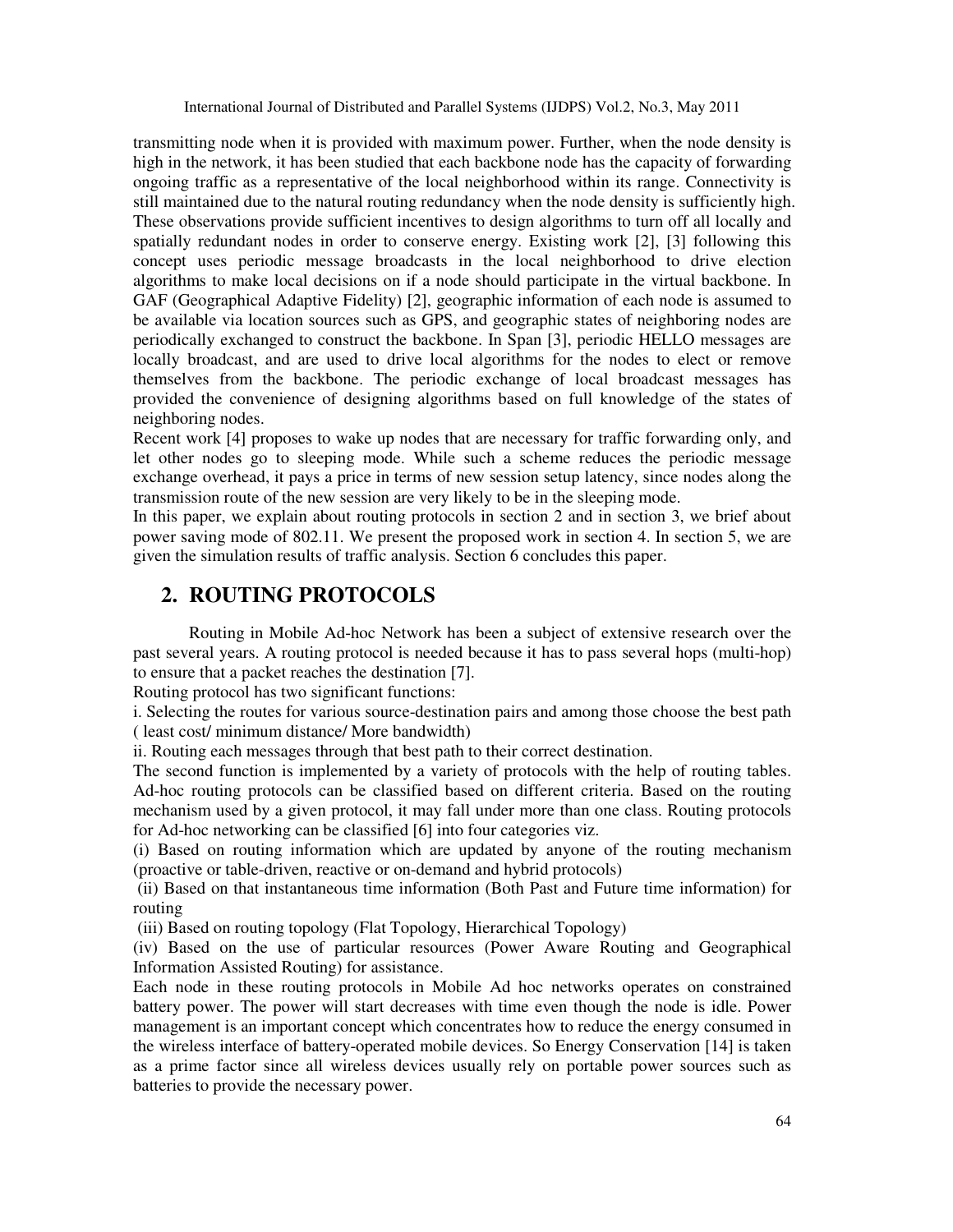## **3. POWER SAVE MODE IN IEEE 802.11**

Towards the direction of powering off nodes periodically, the wireless LAN MAC layer specifications in the current IEEE 802.11 standard support a Power Save Mode (PSM) [9] that conserves energy on idle nodes, by powering their wireless interface off for selected periods of time. Such a Power Save mode is applicable to both infrastructure networks (Basic Service Set), and ad hoc networks (Independent Basic Service Set). In the specification (hereafter referred to as 802.11 PSM), each station may be in one of two power modes: awake (when the node is fully powered) and doze (when the node is not able to transmit or receive, and consumes very little power). The local clocks of nodes that are in the Power Save mode are synchronized by periodic beacon messages. Each beacon message marks the beginning of a beacon interval. At this time, a node should suspend all its backoff timers, and after a random backoff period, attempt to send a beacon message if it has not yet received such beacons from other nodes in the local neighborhood. The one who first transmits the beacon message will prevent others to send any further beacons during the corresponding beacon interval. Each beacon interval starts with an Ad Hoc Traffic Indication Message (ATIM) window. Any data packets destined to a dozing node will be buffered at the upstream neighbor until the upcoming ATIM window. During the ATIM window, all nodes in the local neighborhood will have already been clocksynchronized, and will be awake during the same time interval. Buffered packets will be advertised during the ATIM window by special ATIM frames that we refer to as advertisements. Advertisements for unicast data packets need to be acknowledged, while those for broadcast packets do not. A node that has acknowledged previous advertisements should stay awake for one beacon interval in order to receive buffered data packets from the sender. Successfully advertised (and acknowledged, for unicast packets) data packets can be transmitted after the ATIM window. Packets not successfully delivered will be retried during the next beacon interval.

Using such a pure 802.11 PSM approach, all participating nodes in the ad hoc network stay in the Power Save mode. Consider the setup latency of a new route from the point of view of an on-demand ad hoc routing protocol. Since both unicast and broadcast packets need to be buffered and subsequently advertised before actual transmissions, the setup latency for a new route will be inevitably high. It may be trivially derived that such setup latency is on the magnitude of kT, where k is the number of hops on the route, and T is the length of a beacon interval. One may believe that once the connection is established, all nodes on the route may stay awake during the lifetime of the connection. This is not true without modifications to the current IEEE 802.11 PSM specification. In the current protocol, packets buffered at an upstream node are only marked when an acknowledgment from the corresponding downstream node is received in the ATIM window, and only marked packets can be transmitted in the same beacon interval after the ATIM window. Therefore, a packet that arrives between two ATIM windows has to wait until the next ATIM window to be advertised and marked. This way, the average end-to-end latency of all data packets is on the same magnitude as the setup latency of a new connection. Since K  $\alpha$  O(N)<sup>1/2</sup>, where N is the number of nodes in the network, it is not scalable to the network size. Odds seek to improve both the average end-to-end latency and the connection setup latency.

# **4. A NEW PROPOSED ROUTING PROTOCOL**

 In this paper, based on the gossip-based ad hoc routing, we propose a Reliable and Energy Efficient Gossip Routing Protocol to achieve energy efficiency and reliability in wireless ad hoc networks to overcome the above drawbacks. In this protocol, the nodes can be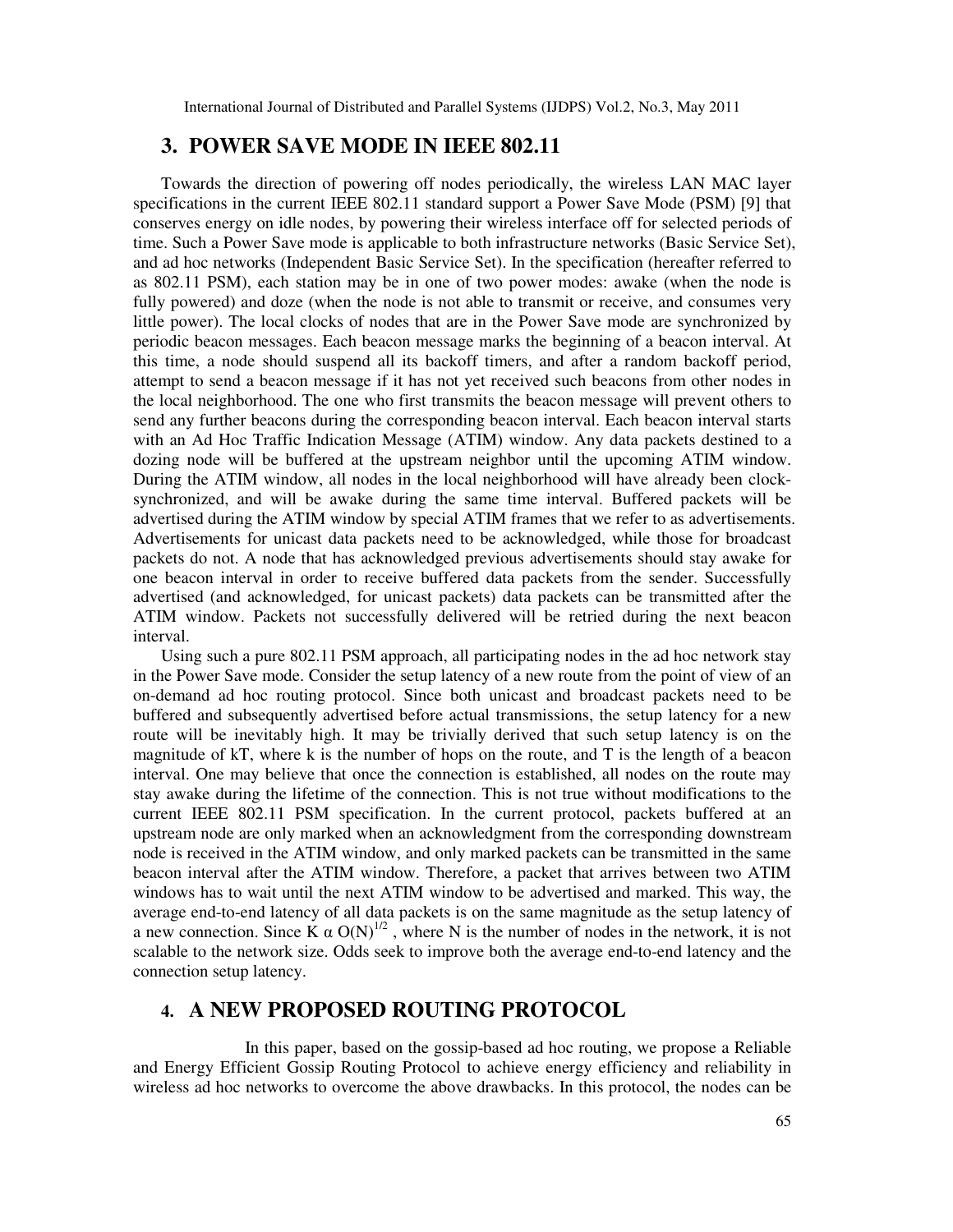in active mode with probability 1-p or sleep mode with probability p which is fixed at the initial stage. A node (which wants to communicate) maintains a control variable called B which represents the current number of neighbors at each node which are kept in active state. The rest of the nodes will be in either p or 1-p state. The higher - B is the more power the node uses to send packets and thus the communication is more reliable. When node X needs to broadcast a data packet, X looks up its neighbor list for the distance between itself and its neighbors numbered B. X then calculates the amount of power needed to send the packet to that neighbor. Initially, every node initializes B to one. This means that a node initially broadcasts data packets only to its closest neighbor, thus requiring the least power. After sending data packet, node X waits for a feedback from destination. While receiving packets at the destination, the delivery ratio D is calculated and it will be sent as a feedback to the source. If X hears a feedback D for the data packet below a reliability threshold RT, X increases the value of B there by increasing the probability of active nodes. This assures the increase in delivery ratio and increase the power consumption. When D becomes greater than or equal to RT, the value of B is decreased adaptively to decrease the number of forwarding nodes and there by decrease the probability of active nodes which will reduce the power consumption. This process continues until either X hears a feedback for the packet or the value of B reaches reliability threshold RT, which is determined by the total number of neighbors. The same procedure is repeated for every arrival of the beacon signal. In polling based power management policies, a node polls other nodes periodically (or equivalently makes announcement to other nodes) to decide whether or not it (or the others) should remain active. One example of this type of policies is IEEE 802.11 power saving mode (PSM). In the IEEE 802.11 specification, all nodes in the network are synchronized to wake up periodically in every beacon interval.

The major objective as proposed in this protocol is to achieve energy efficiency by putting some nodes in a sleep mode. The sleep nodes in the path of the packet transmissions are made to be active state by a triggering signal which will consume some extra amount of power. But we can achieve reliability and energy conservation compared to exiting protocols.And in this protocol, once the threshold value is achieved the nodes are again driven to sleep mode which will conserve some extra amount of power compared to the existing power saving schemes.

## **5. Comparison of TCP and CBR Traffic flow**

Information regarding individual node behavior can be used for identifying selfishness behavior in the network. The link between any pair of nodes is established by TCP and as well as by CBR Traffic pattern. NS2 is used for simulation study when nodes are deployed in a hightraffic environment, with multiple connections for the above routing protocol.

## **6. SIMULATION RESULTS**

 NS2 is used to simulate the proposed algorithm. In our simulation, the channel capacity of mobile hosts is set to the same value: 2 Mbps. For the MAC layer protocol the distributed coordination function (DCF) of IEEE 802.11 (for wireless LANs) is used. It has the functionality to notify the network layer about link breakage.

In the simulation, mobile nodes move in a 600 meter x 400 meter region for different simulation time. The number of mobile nodes is kept as 50. We assume each node moves independently with the same average speed. All nodes have the same transmission range of 250 meters. In our simulation, the speed is set as 20m/s. The simulated traffic is Constant Bit Rate (CBR). The pause time of the mobile node is kept as 10 sec.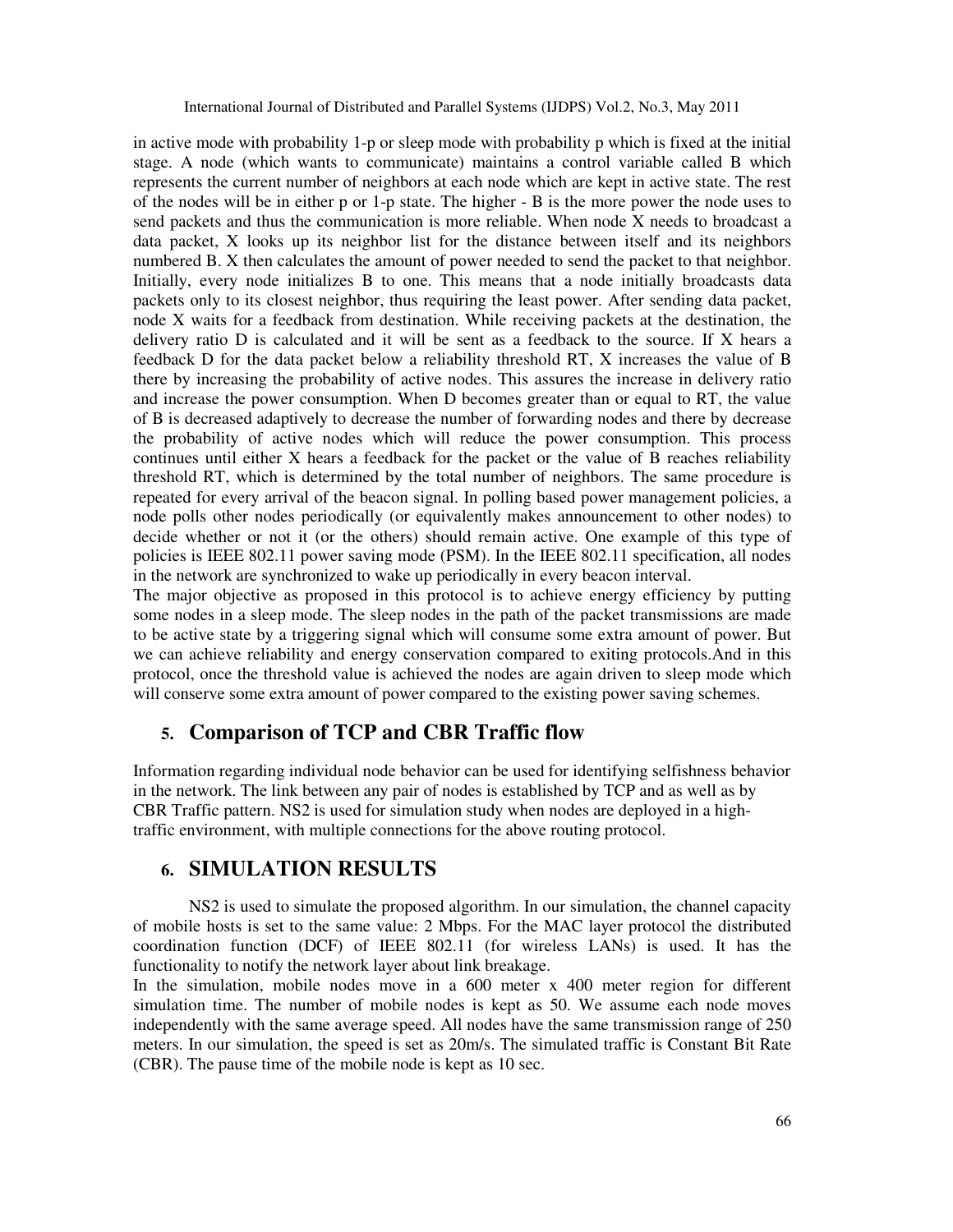#### **6.1 PERFORMANCE METRICS**

Mobile ad hoc networks have distinguished characteristics because of dynamic topology, time-varying and bandwidth constrained wireless channels, multi-hop routing, and distributed control and management. Traffic performance analysis of this routing protocol for mobile ad hoc network (MANET) is studied with the above stated parameters and the graphs are plotted. This is used to analyze the traffic pattern performance of this routing protocol, which leads to find its suitability and functionality. Specifically, this paper evaluates the traffic pattern performance comparison of GSP (exist) and this proposed new Routing protocols on the following performance metrics: Average end-to-end delay, Packet delivery ratio and throughput with the increasing number of nodes and for varying simulation time.

#### **6.2 BASED ON SIMULATION TIME**

Performance of AEERG and GSP protocols is evaluated under both CBR and TCP traffic pattern for different simulation time. Extensive Simulation is done by using NS-2.



Figure 1 Average End to End Delay TCP Traffic Pattern

 Fig I give the Average End to End Delay of protocols for different simulation time for the TCP traffic pattern and the Fig II for the CBR traffic pattern. We can see from the figure, the Average End to End Delay for TCP is more in the case of proposed than exist whereas for the CBR, Average End to End Delay is less in the case of proposed than exist. TCP assures the guaranteed packet delivery, the delay is more. Even though CBR is unreliable, the delay is less.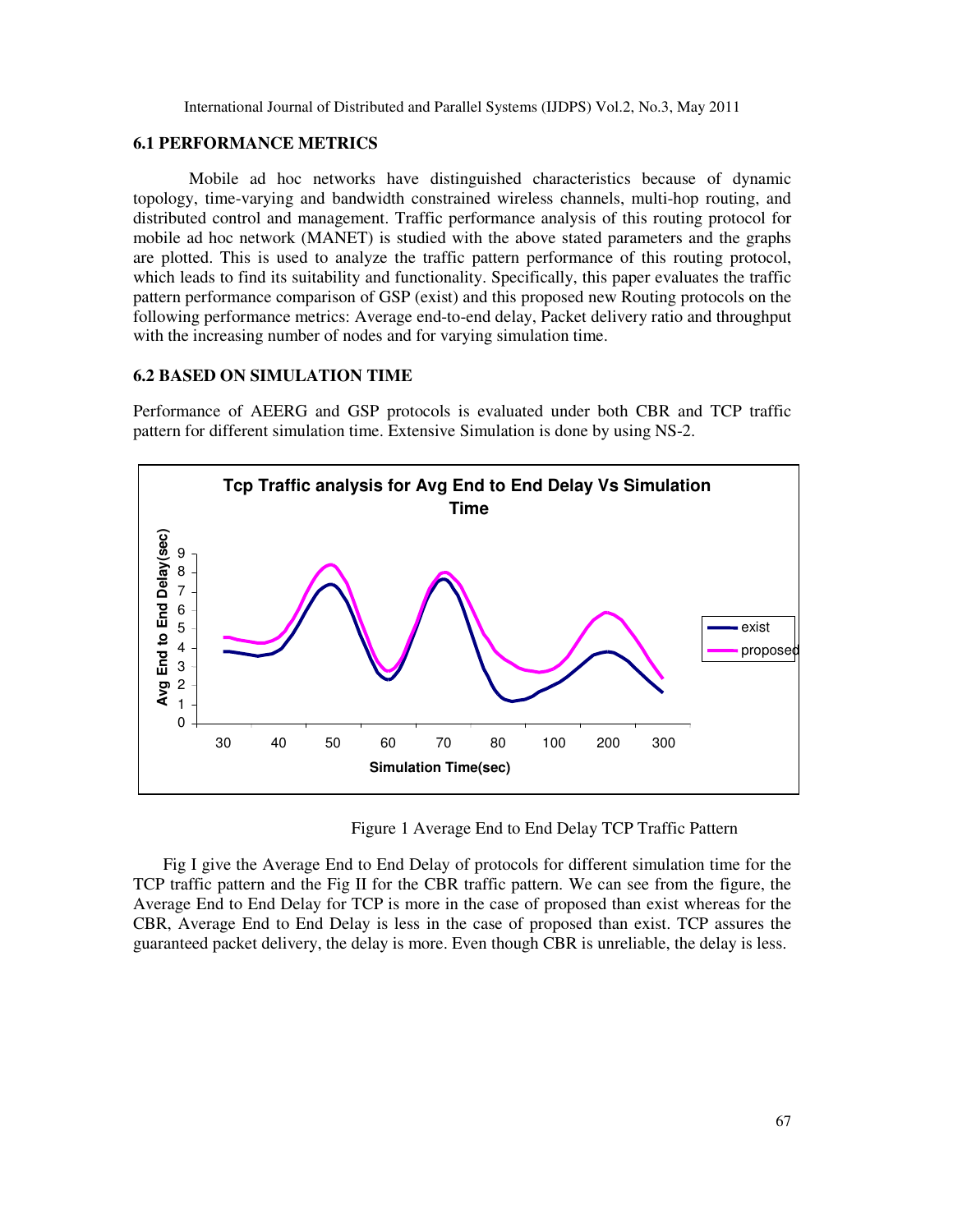

International Journal of Distributed and Parallel Systems (IJDPS) Vol.2, No.3, May 2011

Figure 2 Average End to End Delay CBR Traffic Pattern

Packet delivery ratio is calculated by dividing the number of packets received by the destination to the number of packets sent by the source. It specifies the packet loss rate, which limits the maximum throughput of the network. The better the delivery ratio, the more complete and correct is the routing protocol. If we employ TCP traffic pattern due to the guaranteed packet delivery, the Delivery Ratio is more in the case of TCP than in the case of CBR. But by means of both the traffic pattern, we can understand that the proposed protocol performance is greater than the existing scheme. Fig III and Fig IV give the TCP traffic analysis and CBR traffic analysis respectively for Delivery Ratio with varying simulation time. Fig V and Fig VI gives the throughput for different simulation time for TCP and CBR respectively.



Figure III Delivery Ratio TCP Traffic Pattern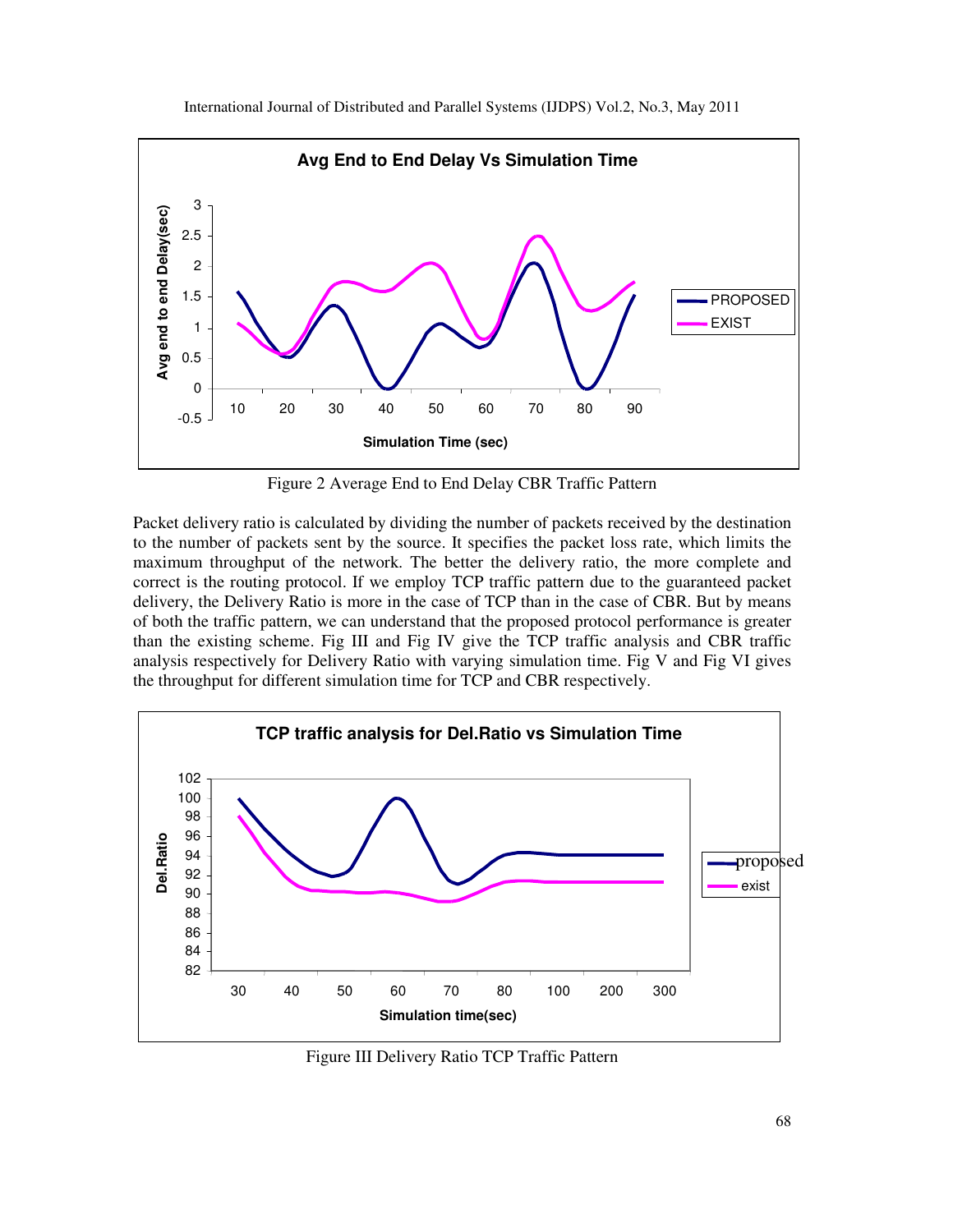

International Journal of Distributed and Parallel Systems (IJDPS) Vol.2, No.3, May 2011

Figure IV Delivery Ratio CBR Traffic Pattern



Figure V Throughput TCP Traffic Pattern

Fig V gives the Throughput of protocols with varying the simulation time for TCP and Fig VI give Throughput for CBR traffic pattern. We realized that the Throughput of proposed scheme is more than the existing scheme. For simulation time less than 100 sec, the successful number of packet received is varied, whereas for above 100 sec of simulation time, the throughput is constant for both the schemes.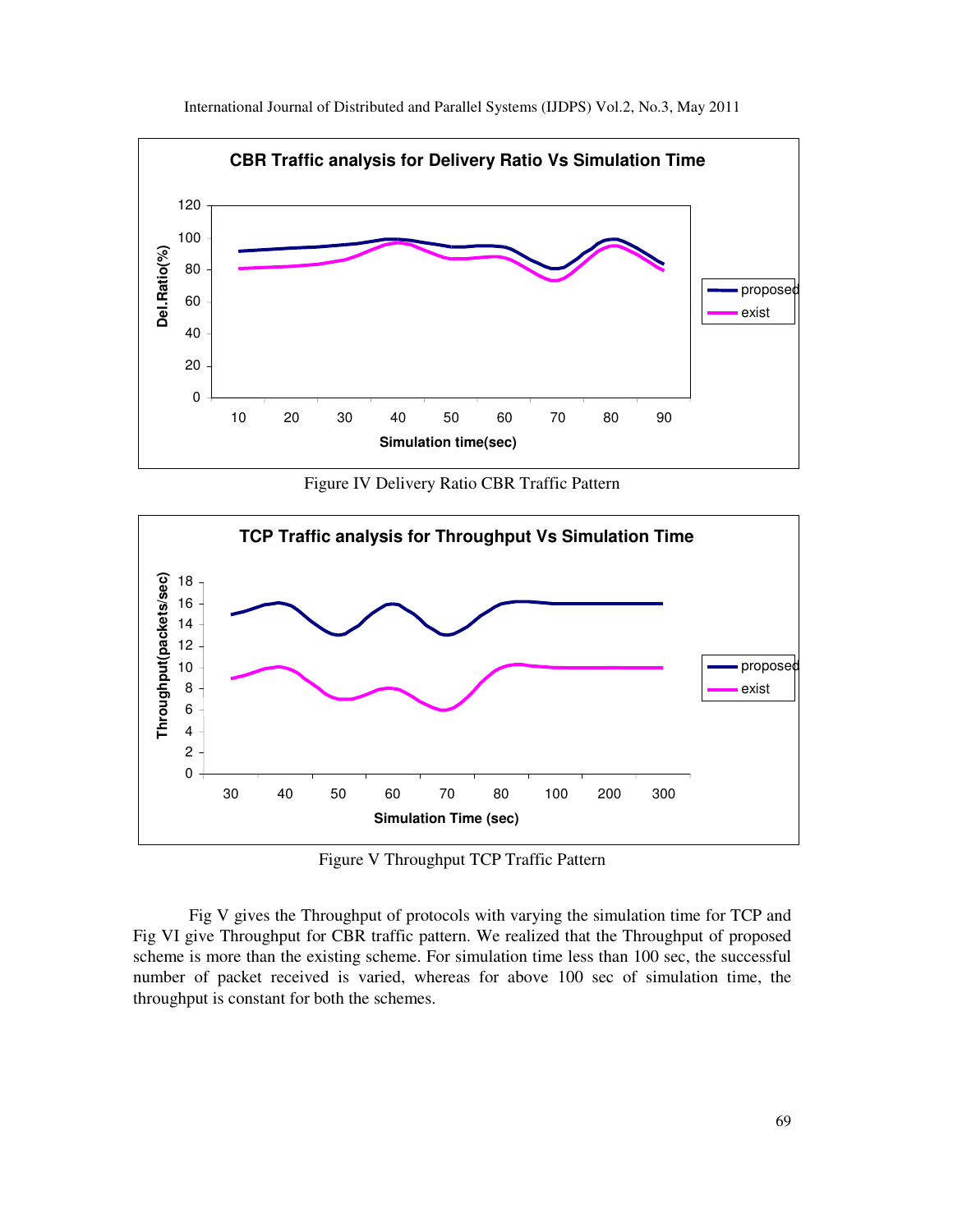

Figure VI Throughput CBR Traffic Pattern

### **6.3 BASED ON VARYING NUMBER OF NODES**

Performance of proposed and existing protocols is evaluated under both CBR and TCP traffic pattern for varying number of nodes. Extensive Simulation is done by using NS-2.



Figure VII Average End to End Delay CBR Traffic Pattern

The same experiment is repeated with increasing number of nodes. Fig VII gives the Average End to End Delay of protocols when the Number of node is increased. As we observe from the figure VII and VIII, the Average End to End Delay of is less in both the traffic patterns when it is compared with the existing scheme. But due to increasing number of nodes, the delay is also increased in both the cases up to 50 numbers of nodes. Since the adaptive nature of the protocol, beyond 50 numbers of nodes the delay starts decreasing.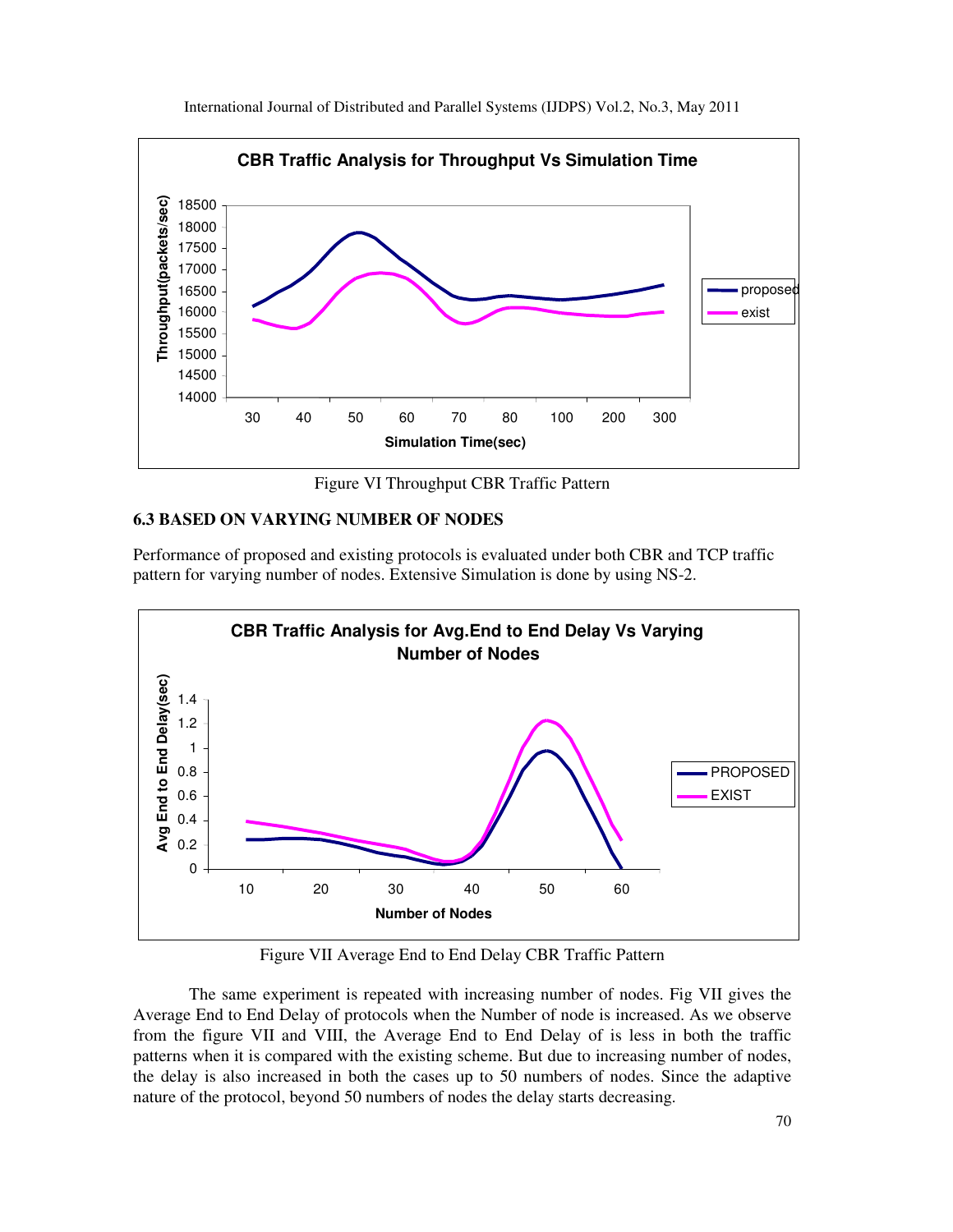



Figure VIII Average End to End Delay TCP Traffic Pattern

From Figures IX and X, we can understand the throughput is increased for both the traffic pattern compared to the existing scheme. Above 50 numbers of nodes, the throughput will start increasing. In CBR, after it reaches one point due to congestion the throughput will start decreasing whereas in the proposed scheme due to the adaptive nature the throughput is increasing linearly. The same is shown for the results of Packet Delivery Ratio for CBR and TCP traffic pattern in XI and XII figures.



Figure IX Throughput CBR Traffic Pattern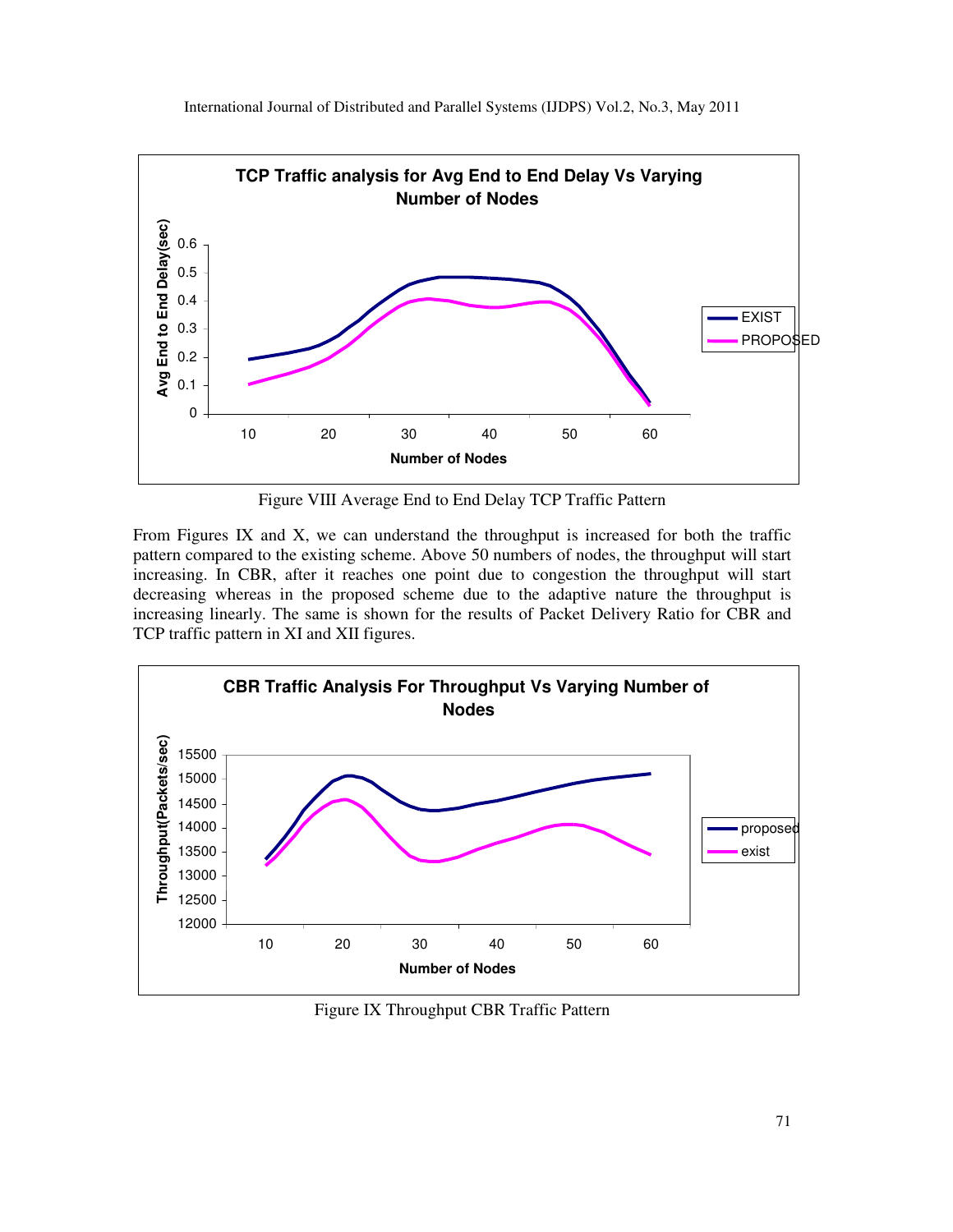

International Journal of Distributed and Parallel Systems (IJDPS) Vol.2, No.3, May 2011

Figure X Throughput TCP Traffic Pattern



Figure XI Delivery Ratio CBR Traffic Pattern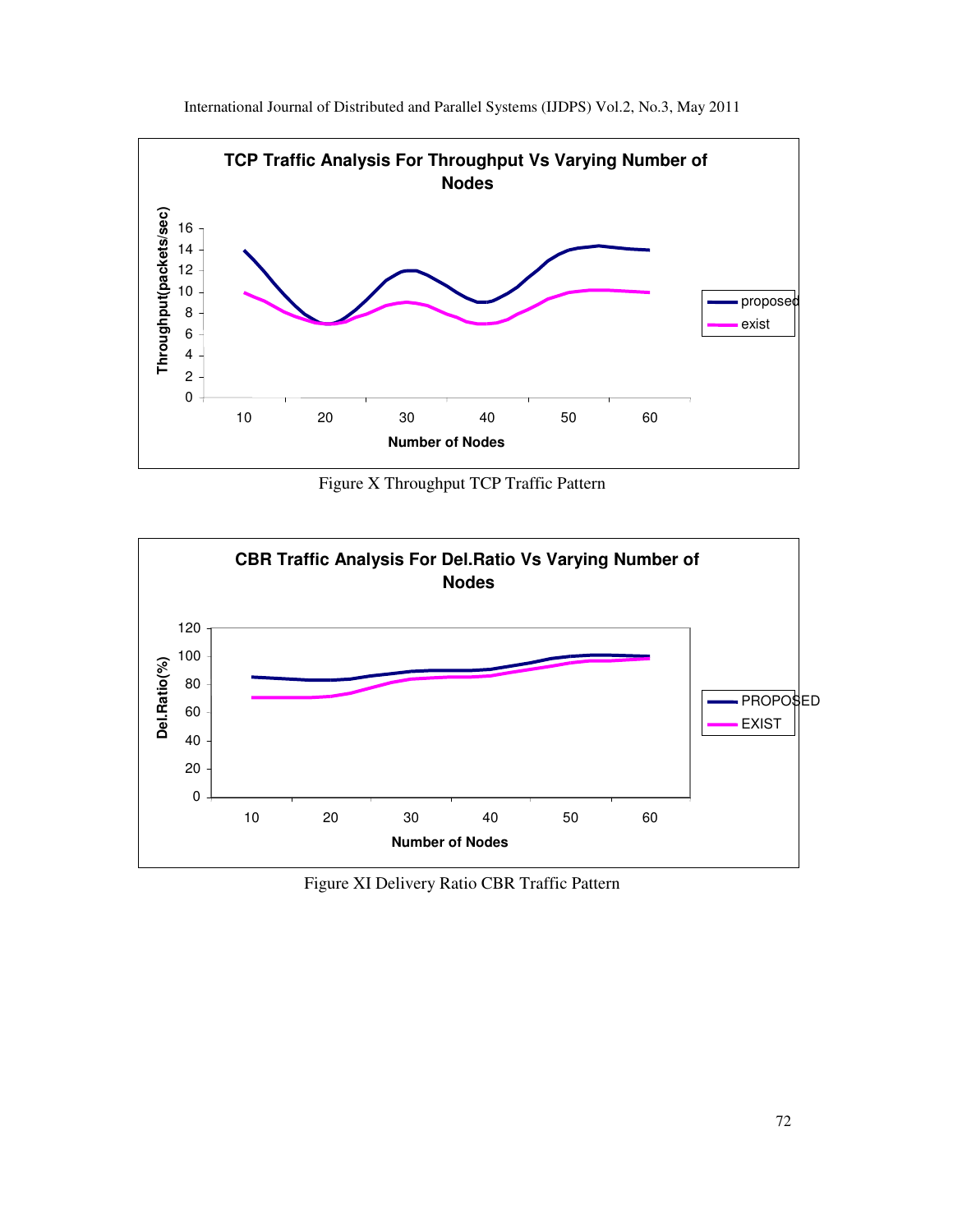

Figure XI Delivery Ratio TCP Traffic Pattern

## **7. CONCLUSION**

In this paper, we have proposed a new Energy Efficient and Reliable Gossip Routing Protocol. This protocol is implemented with reduced overhead and delay and with less energy consumption. This protocol assures the increased delivery ratio, better reliability and high energy conservation for power managed routing. By simulation results, we have shown that the proposed protocol achieves good delivery ratio and good throughput with less End to End Delay and energy consumption. For further enhancement of this work, we plan to optimize the drop and queues involved in the protocol.

## **8. REFERENCES**

[1] R. Kravets and P. Krishnan, "Power Management Techniques for Mobile Communication," in Proc. of the Fourth International Conference on Mobile Computing and Networking (Mobicom 1998), October 1998.

[2] Y. Xu, J. Heidemann, and D. Estrin, "Geography-informed Energy Conservation for Ad Hoc Routing," in Proc. of the Seventh International Conference on Mobile Computing and Networking (Mobicom 2001), September 2001.

[3] B. Chen, K. Jamieson, H. Balakrishnan, and R. Morris, "Span: An Energy-Efficient Coordination Algorithm for Topology Maintenance in Ad Hoc Wireless Networks," Wireless Networks, no. 5, September 2002.

[4] R. Zheng and R. Kravets, "On-Demand Power Management for Ad Hoc Networks," in Proc. of IEEE INFOCOM 2003, April 2003.

[5] R. Zheng, J. Hou, and L. Sha, "Asynchronous Wakeup for Ad Hoc Networks," in Proceedings of ACM MobiHOC 2003, June 2003.

[6] E. M. Royer and C.-K. Toh, "A review of current routing protocols for ad hoc mobile wireless networks," IEEE Personal Communications,Apr. 1999.

[7] D. Johnson and D. Maltz, "Dynamic source routing in ad hoc wireless networks;' Mobile Computing, T Imielinski and H. Korth, e&., 1996.